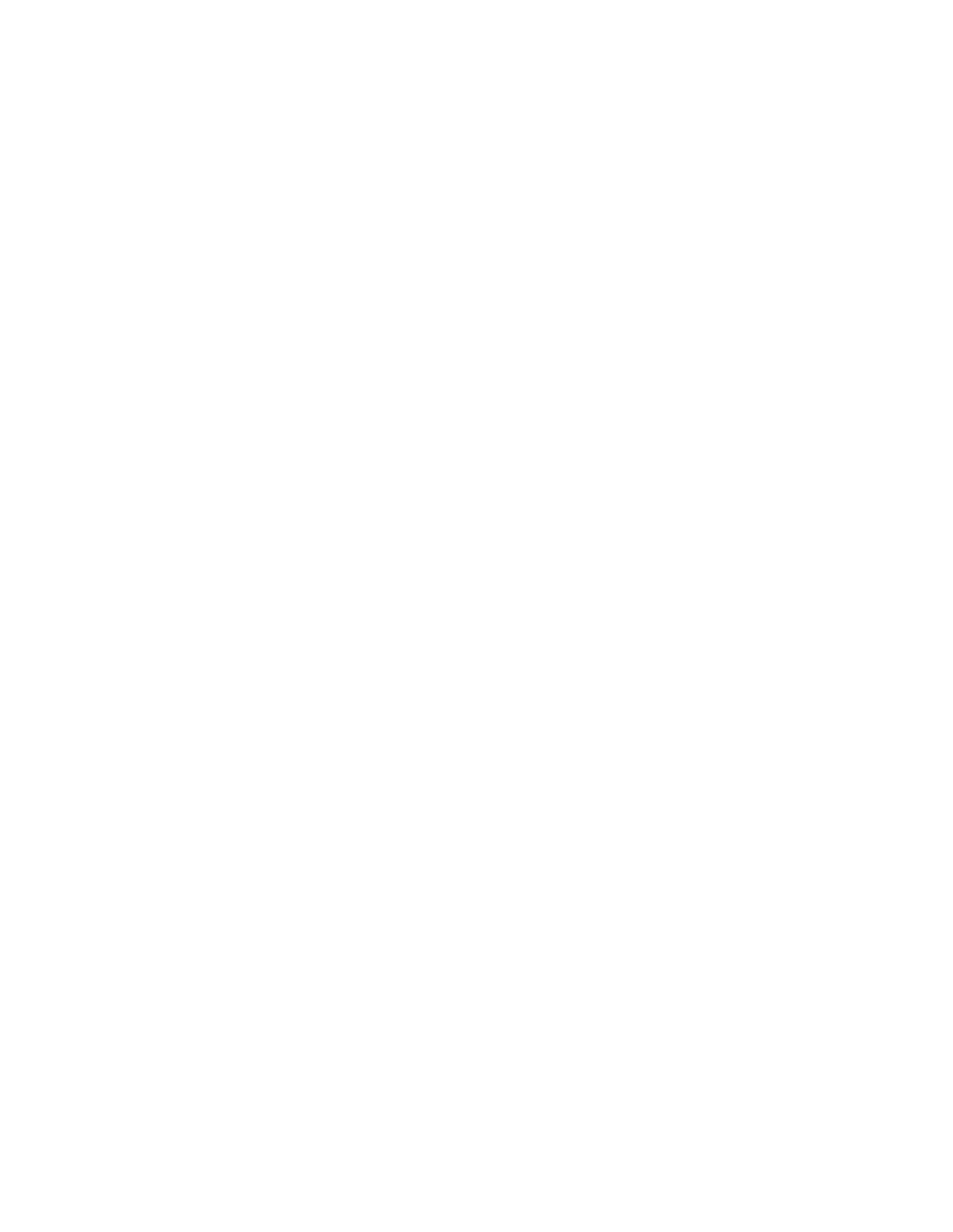# **CHAPTER 7 – FIRE REGULATIONS**

## **Article 1 – Fire Prevention**

## <span id="page-2-2"></span><span id="page-2-1"></span><span id="page-2-0"></span>**SECTION 7-101: FIRE PREVENTION CODE**

The rules and regulations promulgated by the office of the state fire marshal relating to fire prevention are incorporated by reference into this code and made a part of this article as through spread at large herein, together with all subsequent amendments thereto. Three copies of the Fire Prevention Code shall be on file with the village clerk and shall be available for public inspection during office hours.

## <span id="page-2-3"></span>**SECTION 7-102: FIRE CODE ENFORCEMENT**

It shall be the duty of all village officials to enforce the incorporated fire code provisions, and all infractions shall be immediately brought to the attention of the Village Board.

## <span id="page-2-4"></span>**SECTION 7-103: SMOKING IN PUBLIC PLACES**

It shall be unlawful for any person to ignite a lighter, strike a match, or indulge in the smoking of tobacco on or in any building or structure where public gatherings take place within the corporate limits while any entertainment, program, show, amusement, game, exhibition or other spectacle to which the general public is invited is in progress or while patrons thereof are finding or leaving seats and standing room; provided, the foregoing shall not be construed to apply to banquets, dinners or entertainments held in any of the aforesaid buildings or structures where food is served and the entertainment takes place incidental thereto or in connection therewith.

## <span id="page-2-5"></span>**SECTION 7-104: PROHIBITED FUELS**

It shall be unlawful for any person to permit or allow to be burned crankcase drainings or to burn oil or other flammable substances other than wood in a homemade stove.

## <span id="page-2-6"></span>**SECTION 7-105: STREET FIRES PROHIBITED**

It shall be unlawful for any person to set fire on the pavement or near any curb within the Village.

## <span id="page-2-7"></span>**SECTION 7-106: FIRES REGULATED**

It shall be unlawful to build or set fires within the Village unless a burning permit has been first secured from the rural fire chief or other official in charge of open burning.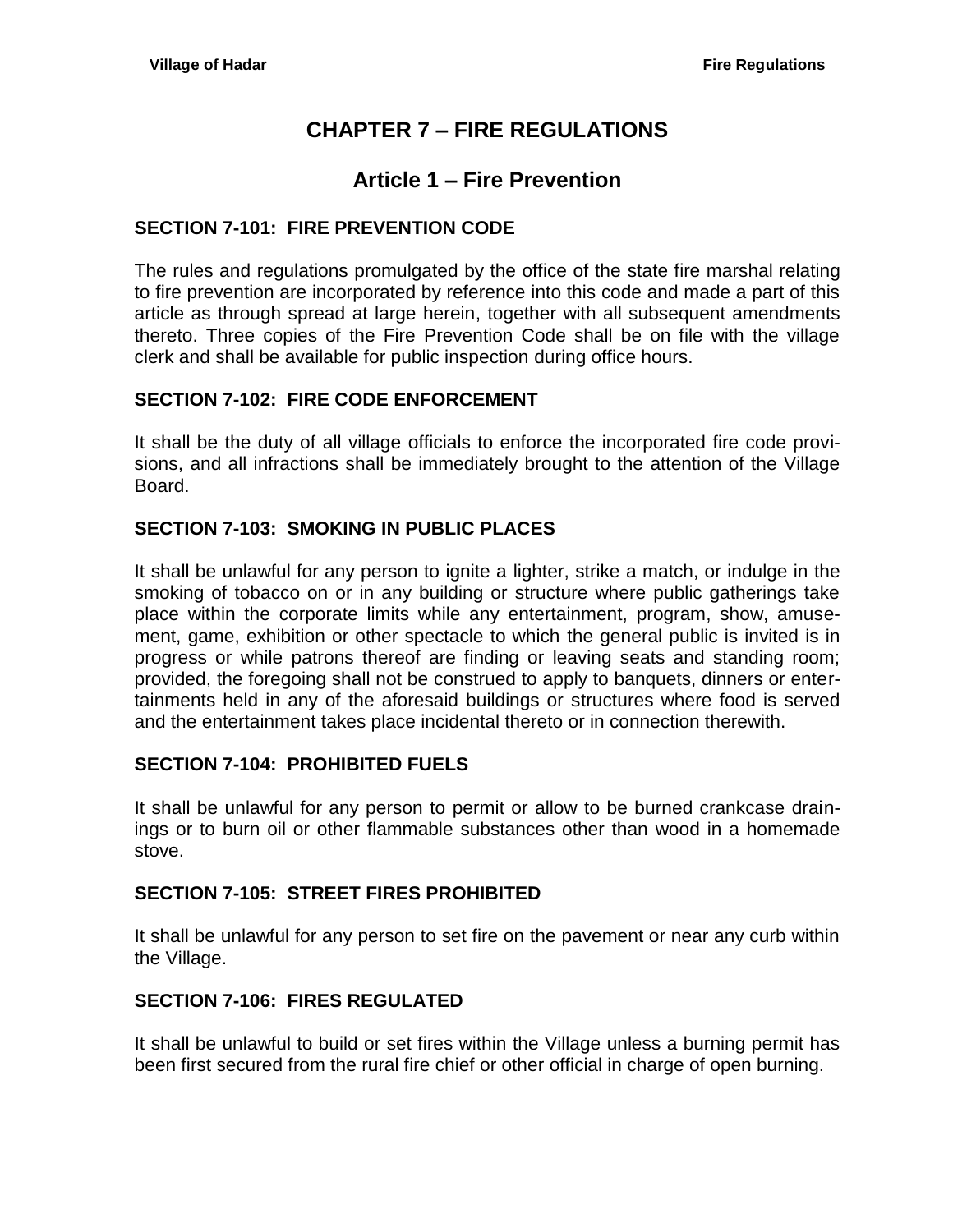## <span id="page-3-0"></span>**SECTION 7-107: STOVES, FURNACES AND CHIMNEYS**

All furnaces, stoves and other heating devices shall be installed at a proper distance from combustible materials and portions of the building. Any combustible materials or portions of the building that are dangerously close to such heating devices shall be protected by non-combustible material. This section shall apply both to existing structures and those which may hereafter be erected.

## <span id="page-3-1"></span>**SECTION 7-108: INSPECTIONS; LAWFUL ENTRY**

It shall be the duty of the owner, lessee, or occupant of any building or structure, except the interiors of private dwellings, to allow the fire inspector, as designated by the Village Board, to inspect the structure for purposes of ascertaining and enumerating all conditions therein that are likely to cause fire or any other violations of the provisions of the village ordinances affecting the hazard of fire.

### <span id="page-3-2"></span>**SECTION 7-109: INSPECTIONS; VIOLATION NOTICE**

It shall be the duty of the owner, lessee, or occupant of any building or structure that was lawfully inspected as hereinbefore prescribed and who receives written or verbal notice of a violation of any of the provisions of the village ordinances to correct the condition within five days of the date of receipt of such notice.

### <span id="page-3-3"></span>**SECTION 7-110: PETROLEUM GAS**

Any person desiring to store or keep in his possession liquefied petroleum gas shall place the containers outside of buildings on nonflammable docks or platforms. No such container, other than small tanks for propane torches and barbecue grill propane tanks, shall at any time be stored within a building of any kind.

## <span id="page-3-4"></span>**SECTION 7-111: POISONOUS GAS**

Any person, firm or corporation desiring to store or keep in the Village for any period of time any form of poisonous gas must first get permission from the fire chief, who shall require the name of the gas, the place of storage and the amount of gas stored. It shall then be the duty of the fire chief to prescribe such rules, regulations and precautionary actions as he may deem necessary.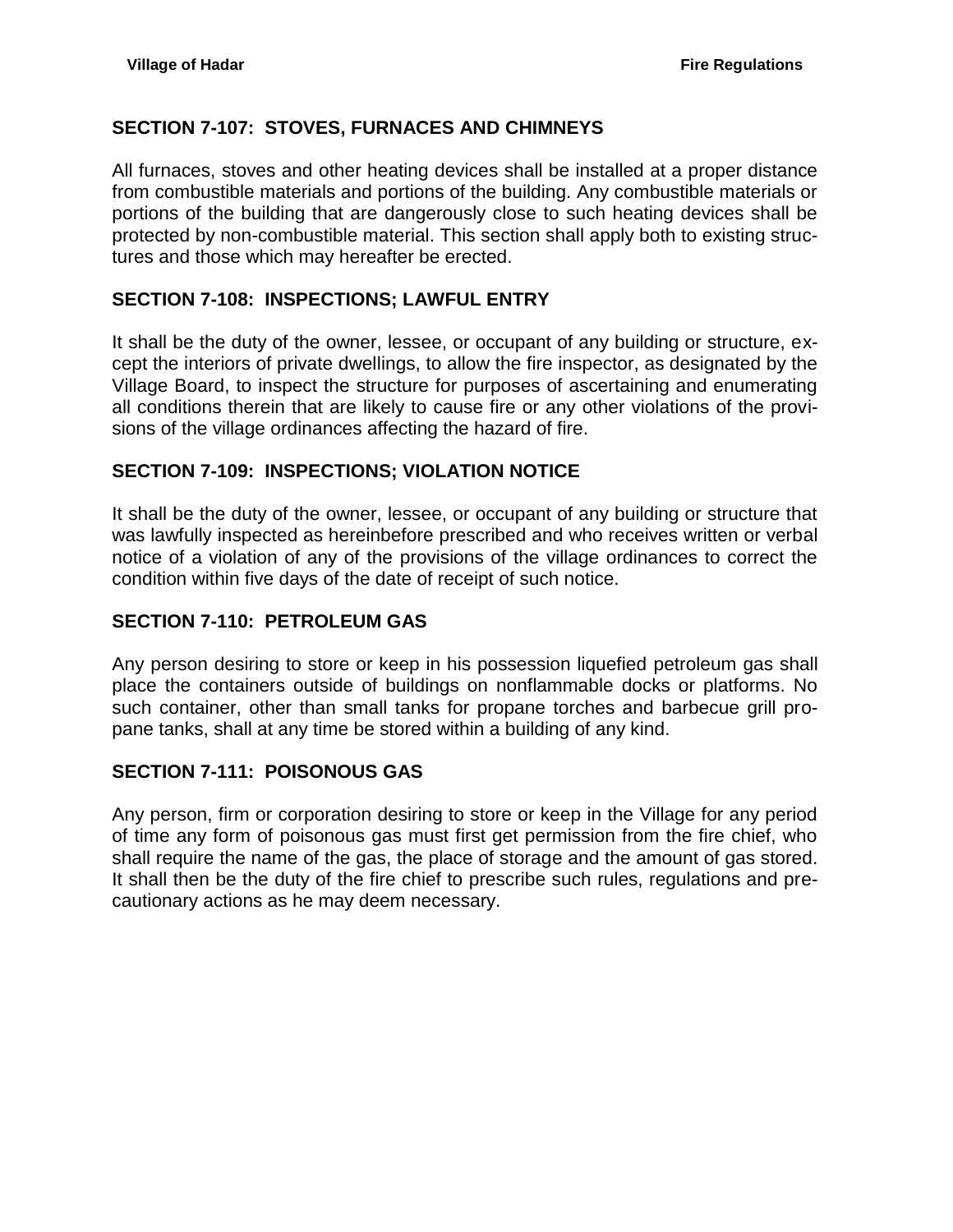## **Article 2 – Fires**

### <span id="page-4-1"></span><span id="page-4-0"></span>**SECTION 7-201: PRESERVATION OF PROPERTY**

Any police officer or official of the Rural Fire District shall have the power during the time of a fire to cause the removal of any private or public property whenever it shall become necessary to do so for the preservation of such property from fire to prevent the spreading of fire or to protect adjoining property. The said officials may direct the firemen to remove any building, erection, fence or any part thereof for the purpose of checking the progress of any fire. The official in charge of the firefighting effort shall have the power to blow up or cause to be blown up with powder or otherwise any building or erection during the progress of a fire for the purpose of extinguishing or halting the same.

#### <span id="page-4-2"></span>**SECTION 7-202: DRIVING OVER HOSE**

It shall be unlawful for any person to drive any vehicle over unprotected hose of the Fire Department unless authorized to do so by the fire department.

#### <span id="page-4-3"></span>**SECTION 7-203: TRAFFIC**

Every vehicle already stationary when the fire alarm shall have been sounded must remain so for a period of five minutes after the sounding of the alarm. No vehicle shall follow, approach or park closer than 500 feet to any fire vehicle or to any fire hydrant to which a hose is connected. Nothing herein shall be construed to apply to vehicles carrying doctors or members of the Fire Department or to emergency vehicles.

#### <span id="page-4-4"></span>**SECTION 7-204: PEDESTRIANS**

It shall be unlawful for any pedestrian to enter or remain in any street after a fire alarm shall have sounded until the fire trucks shall have completely passed.

#### <span id="page-4-5"></span>**SECTION 7-205: FIRE INVESTIGATION**

It shall be the duty of the village police and the state fire marshal to investigate or cause to be investigated the cause, origin and circumstances of every fire occurring in the Village in which property has been destroyed or damaged when the damage exceeds \$500.00. All fires of unknown origin shall be reported and such officers shall especially make an investigation and report as to whether such fire was the result of carelessness, accident or design. The officer making the investigation of fires occurring within the Village shall immediately notify the fire marshal and shall, within one week of the occurrence of the fire, furnish him with a written statement of all the facts relating to the cause and origin of the fire and such further information as he may call for.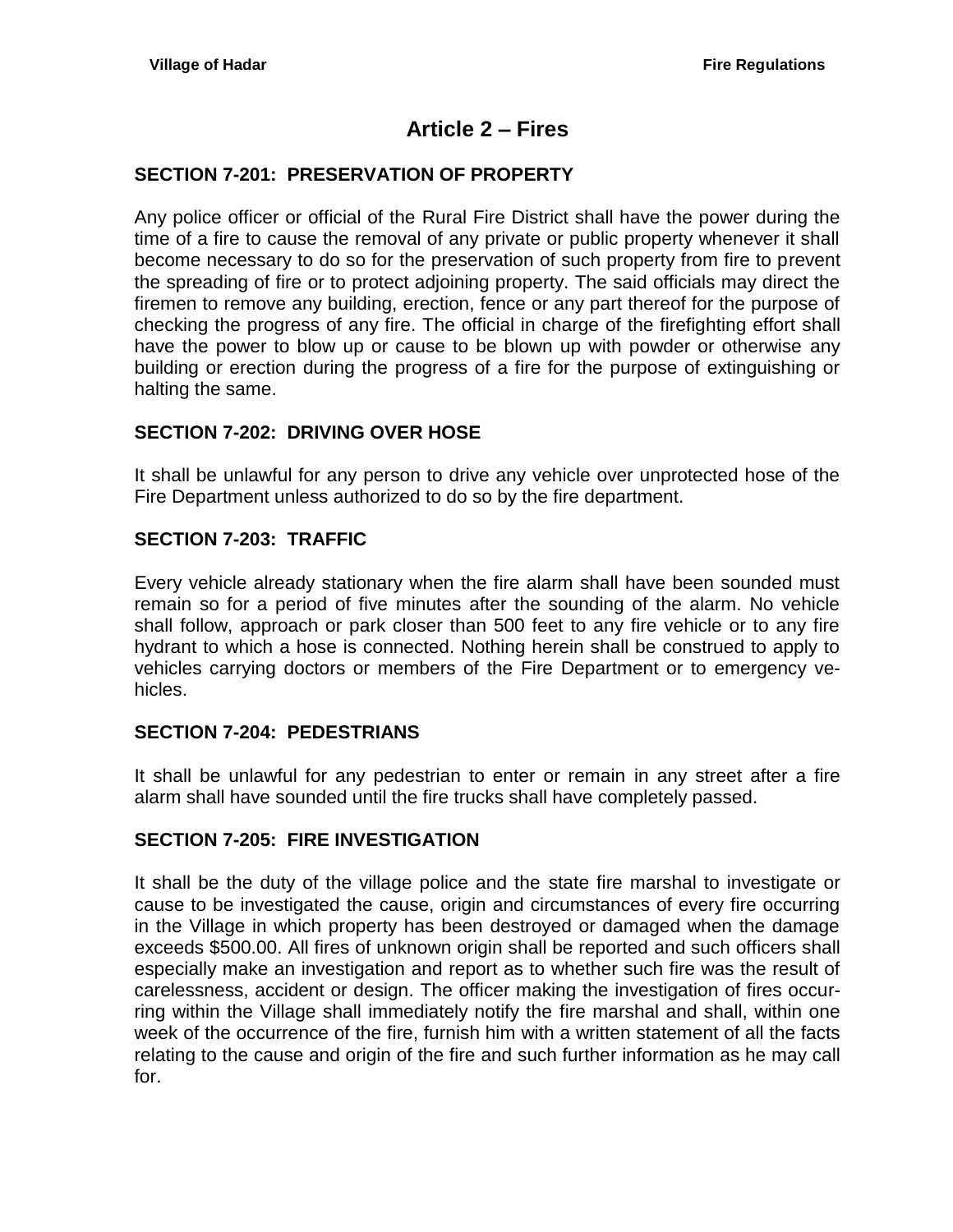## <span id="page-5-0"></span>**SECTION 7-206: FALSE ALARM**

It shall be unlawful for any person intentionally and without good and reasonable cause to raise any false alarm of fire.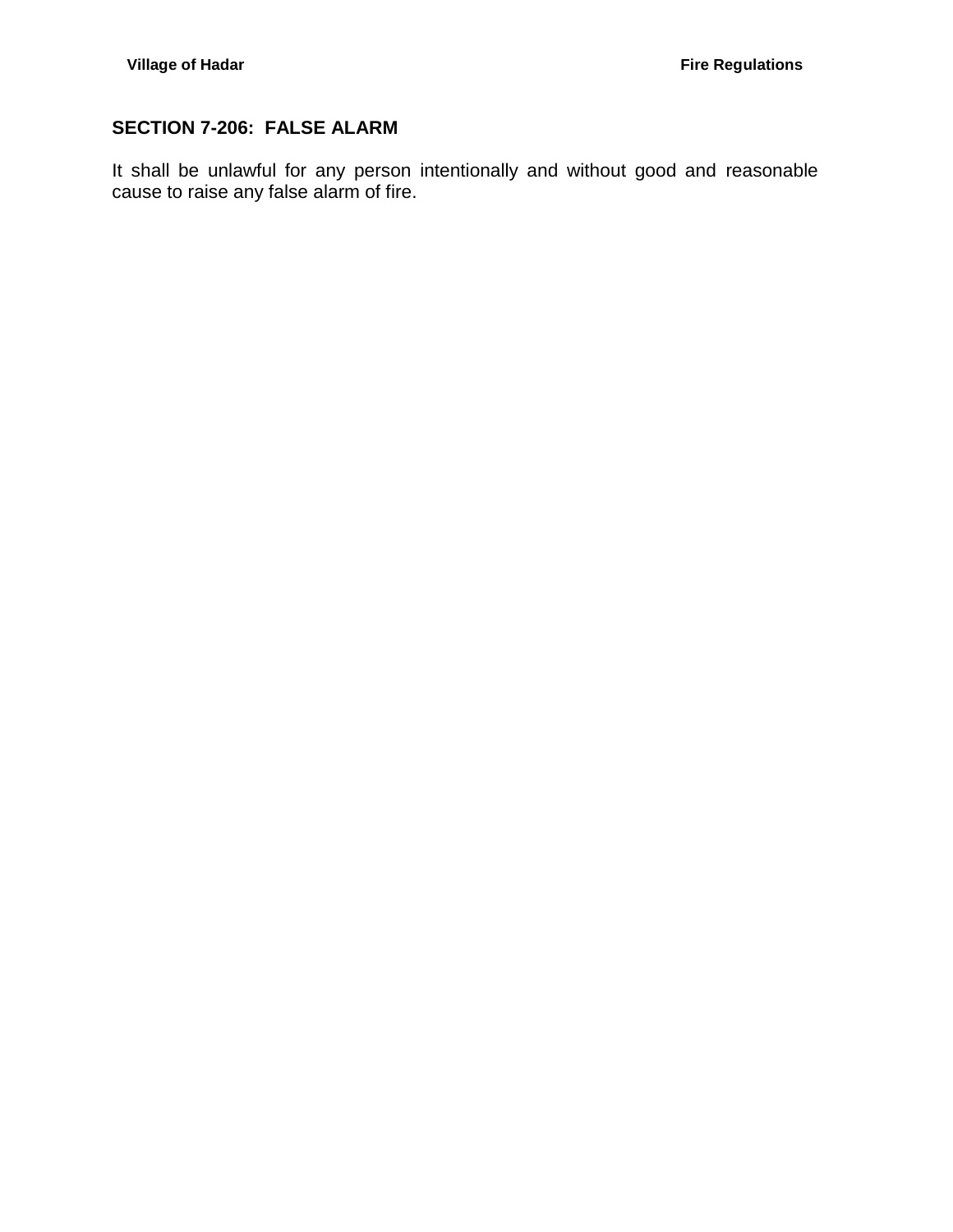## **Article 3 – Explosive Materials**

#### <span id="page-6-1"></span><span id="page-6-0"></span>**SECTION 7-301: STORAGE**

Dynamite and other explosives shall be stored in proper receptacles which shall be closed at all times, except when actually in use. Such concrete, metal or stone receptacles shall not be located in any room where there is a flame or flammable materials.

#### <span id="page-6-2"></span>**SECTION 7-302: BULLETS**

Cartridges, shells and percussion caps shall be kept in their original containers away from flame, flammable materials and high explosives.

#### <span id="page-6-3"></span>**SECTION 7-303: BLASTING PERMITS**

Any person wishing to discharge high explosives within the Village must secure a permit from the Village Board and shall discharge such explosives in conformance with such directives and precautions as it may prescribe under the direction and supervision of the fire chief.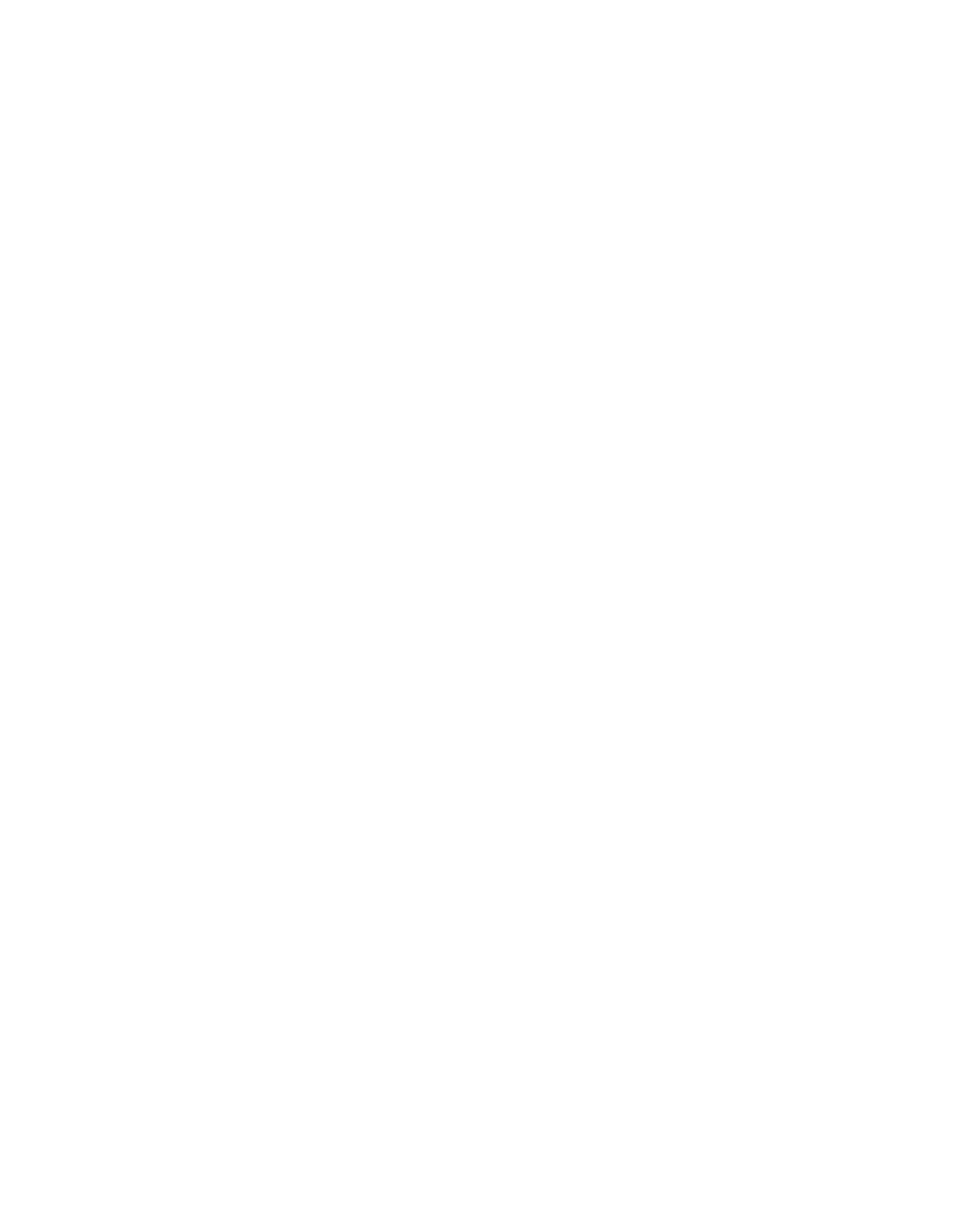## **Article 4 – Fireworks**

## <span id="page-8-1"></span><span id="page-8-0"></span>**SECTION 7-401: REGULATION OF USE, SALE POSSESSION OF FIREWORKS**

The use, sale, offer for sale, and possession of permissible fireworks in the village, as defined by Neb. Rev. Stat. §28-1241, shall be governed and regulated by Neb. Rev. Stat. §28-1241 to §28-1252, including any and all amendments thereto, together with any rules and regulations adopted by the state fire marshal for the enforcement of said sections.

#### <span id="page-8-2"></span>**SECTION 7-402: SALE; LICENSE; DATES**

It shall be unlawful for any person to sell, hold for sale, or offer for sale as distributor, jobber, or retailer any consumer fireworks without first obtaining a license from the state fire marshal for that calendar year. Licensed vendors shall only sell fireworks which have been approved by the state fire marshal and such permissible fireworks may be sold at retail only between June 24 and July 5 and between December 28 and January 1 of each year. (Neb. Rev. Stat. §28-1246 through 28-1250) (Adopted 3/11/13)